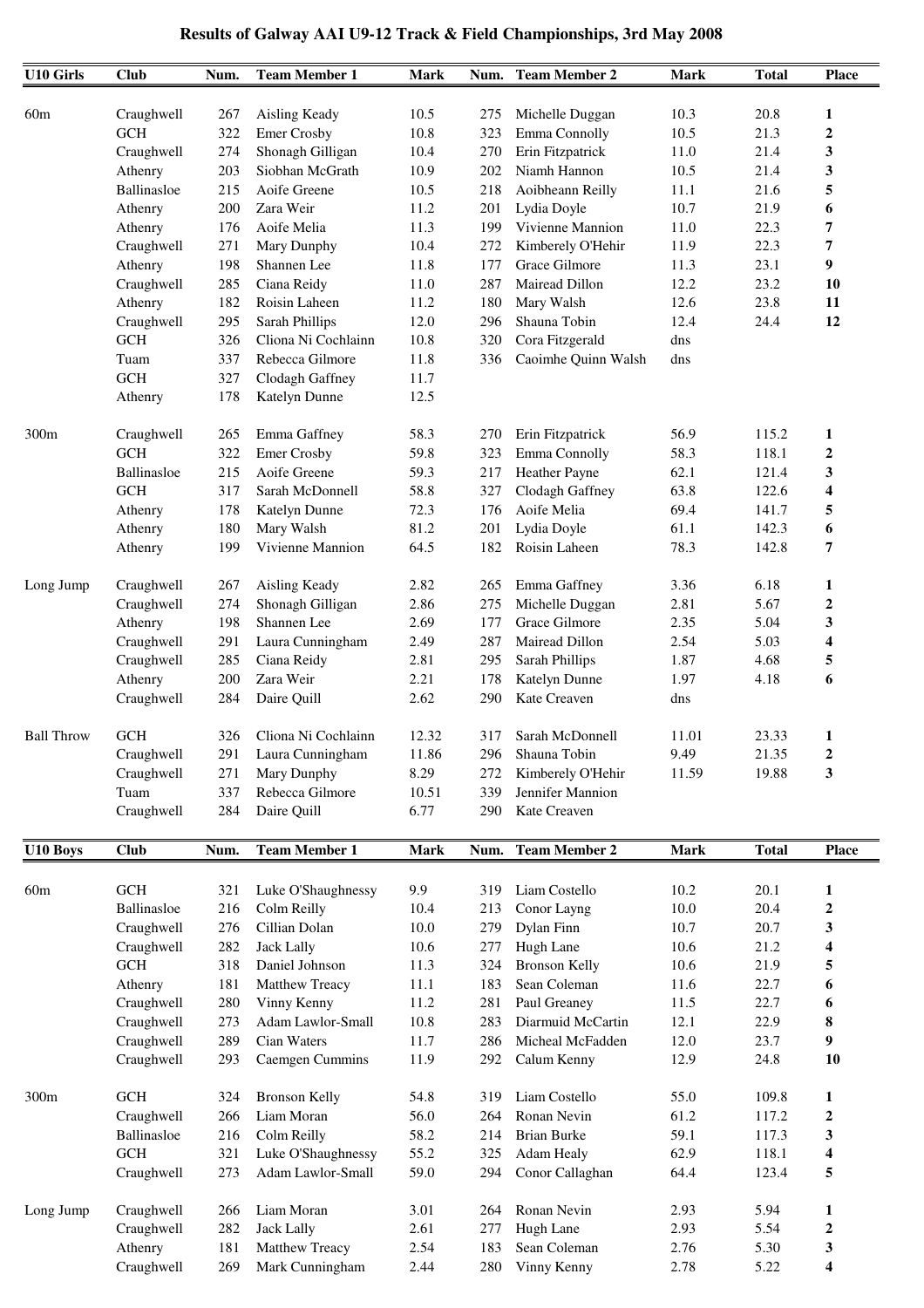|                   | Craughwell  | 283  | Diarmuid McCartin         | 2.35           | 294  | Conor Callaghan      | 2.33        | 4.68         | 5                       |
|-------------------|-------------|------|---------------------------|----------------|------|----------------------|-------------|--------------|-------------------------|
|                   | Craughwell  | 293  | <b>Caemgen Cummins</b>    | 2.22           | 292  | Calum Kenny          | 2.31        | 4.53         | 6                       |
|                   | Craughwell  | 268  | Jack Doran                | 2.26           | 278  | Gearoid Treacy       | 1.89        | 4.15         | 7                       |
|                   | Craughwell  | 288  | Peter Martin              | 1.83           | 286  | Micheal McFadden     | 1.78        | 3.61         | 8                       |
|                   |             |      |                           |                |      |                      |             |              |                         |
| <b>Ball Throw</b> | <b>GCH</b>  | 318  | Daniel Johnson            | 18.16          | 325  | Adam Healy           | 20.98       | 39.14        | 1                       |
|                   | Craughwell  | 276  | Cillian Dolan             | 18.01          | 279  | Dylan Finn           | 15.33       | 33.34        | $\boldsymbol{2}$        |
|                   | Ballinasloe | 213  | Conor Layng               | 16.09          | 214  | <b>Brian Burke</b>   | 15.52       | 31.61        | 3                       |
|                   | Craughwell  | 289  | Cian Waters               | 14.51          | 288  | Peter Martin         | 11.83       | 26.34        | 4                       |
|                   | Craughwell  | 269  | Mark Cunningham           | 12.85          | 281  | Paul Greaney         | 12.77       | 25.62        | 5                       |
|                   | Craughwell  | 268  | Jack Doran                | 9.96           | 278  | Gearoid Treacy       | 9.03        | 18.99        | 6                       |
|                   |             |      |                           |                |      |                      |             |              |                         |
| <b>U11 Girls</b>  | <b>Club</b> | Num. | <b>Team Member 1</b>      | <b>Mark</b>    | Num. | <b>Team Member 2</b> | <b>Mark</b> | <b>Total</b> | <b>Place</b>            |
| 60m               | Craughwell  | 241  | Tara McNally              | 9.5            | 259  | Grainne McDaid       | 9.8         | 19.3         | 1                       |
|                   | Athenry     | 167  | Grace Cahill              | 10.0           | 173  | Rachel O'Brien       | 10.1        | 20.1         | $\boldsymbol{2}$        |
|                   | <b>GCH</b>  | 311  | Sinead Minehan            | 9.5            | 315  | Sky Saoirse Nash     | 10.8        | 20.3         | 3                       |
|                   | Craughwell  | 248  | Orlaith Maloney           | 10.7           | 261  | Ciara Kerse          | 11.3        | 22.0         | 4                       |
|                   | Craughwell  | 247  | Caoimhe Reidy             | 10.3           | 250  | Hannah Rabbitte      | 11.8        | 22.1         | 5                       |
|                   | Athenry     | 165  | Chloe Burke               | 11.1           | 175  | Mikale Roche         | 11.1        | 22.2         | 6                       |
|                   | Athenry     | 174  | <b>Stacey Lally</b>       | 12.0           | 164  | Anna Lally           | 12.1        | 24.1         | 7                       |
|                   | Ballinasloe | 211  | Lisa Naughton             | 10.3           |      |                      |             |              |                         |
|                   | Tuam        | 334  | <b>Hayley Hession</b>     | 10.9           | 333  | Hanna Murphy         | dns         |              |                         |
|                   |             |      |                           |                |      |                      |             |              |                         |
| 500m              | Craughwell  | 259  | Grainne McDaid            | 1.42.0         | 247  | Caoimhe Reidy        | 1.44.5      | 3.26.5       | 1                       |
|                   | Athenry     | 167  | Grace Cahill              | 1.46.6         | 173  | Rachel O'Brien       | 1.42.8      | 3.29.4       | $\boldsymbol{2}$        |
|                   | Athenry     | 172  | Niamh Keane               | 1.52.3         | 166  | Eimear Keane         | 1.59.5      | 3.51.8       | 3                       |
|                   | Craughwell  | 245  | Andrea Tobin              | 2.06.6         | 248  | Orlaith Maloney      | 1.57.5      | 4.04.1       | 4                       |
|                   | <b>GCH</b>  | 311  | Sinead Minehan            | 1.50.5         | 315  | Sky Saoirse Nash     | 2.17.2      | 4.07.7       | 5                       |
|                   | Athenry     | 165  | Chloe Burke               | 2.22.8         |      | Anna Lally           | 2.23.3      | 4.46.1       | 6                       |
|                   |             |      |                           | dnf            | 164  | Mikale Roche         | 2.13.2      |              |                         |
|                   | Athenry     | 174  | <b>Stacey Lally</b>       |                | 175  |                      |             |              |                         |
| Long Jump         | Athenry     | 172  | Niamh Keane               | 3.01           | 166  | Eimear Keane         | 3.00        | 6.01         | 1                       |
|                   | Craughwell  | 250  | Hannah Rabbitte           | 2.86           | 240  | Lisa Doran           | 2.81        | 5.67         | $\boldsymbol{2}$        |
|                   | Craughwell  | 263  | Nicola Cahill             | 2.64           | 261  | Ciara Kerse          | 1.91        | 4.55         | 3                       |
|                   |             |      |                           |                |      |                      |             |              |                         |
|                   |             |      |                           |                |      |                      |             |              |                         |
|                   |             |      |                           |                |      |                      |             |              |                         |
| <b>Ball Throw</b> | Craughwell  | 241  | Tara McNally              | 17.57          | 245  | Andrea Tobin         | 14.61       | 32.18        | 1<br>$\mathbf{2}$       |
|                   | Craughwell  | 263  | Nicola Cahill             | 15.57<br>10.17 |      | 240 Lisa Doran       | 14.94       | 30.51        |                         |
|                   | Tuam        |      | Hayley Hession            |                |      |                      |             |              |                         |
| U11 Boys          | <b>Club</b> | Num. | <b>Team Member 1</b>      | <b>Mark</b>    |      | Num. Team Member 2   | <b>Mark</b> | <b>Total</b> | <b>Place</b>            |
|                   |             |      |                           |                |      |                      |             |              |                         |
| 60m               | Craughwell  | 244  | Gary Clay                 | 9.5            | 246  | Niall Broderick      | 9.6         | 19.1         | 1                       |
|                   | Athenry     | 171  | Niall Kenny               | 9.9            | 170  | Killian Johnson      | 9.2         | 19.1         | $\mathbf{1}$            |
|                   | Craughwell  | 251  | Eddie Madden              | 9.8            | 262  | Ian Connolly         | 9.8         | 19.6         | 3                       |
|                   | GCH         | 312  | David Carter              | 10.1           | 314  | John Maher           | 9.6         | 19.7         | $\overline{\mathbf{4}}$ |
|                   | Craughwell  | 254  | <b>Christopher Mooney</b> | 9.7            | 253  | Jack Craven          | 10.8        | 20.5         | 5                       |
|                   | Ballinasloe | 210  | Lorcan Daly               | 10.2           | 212  | Jack Dillon          | 10.4        | 20.6         | 6                       |
|                   | Athenry     | 168  | Keith Whyte               | 11.0           | 169  | Kevin Cooney         | 9.9         | 20.9         | 7                       |
|                   | $GCH$       | 342  | Ciaran Molloy             | 10.5           |      |                      |             |              |                         |
|                   |             |      |                           |                |      |                      |             |              |                         |
| 500 <sub>m</sub>  | <b>GCH</b>  | 312  | David Carter              | 1.39.6         | 314  | John Maher           | 1.36.9      | 3.16.5       | 1                       |
|                   | Craughwell  | 239  | Oisin Coppinger           | 1.40.3         | 257  | Liam Forde           | 1.39.9      | 3.20.2       | $\boldsymbol{2}$        |
|                   | Ballinasloe | 210  | Lorcan Daly               | 1.47.3         | 212  | Jack Dillon          | 1.44.9      | 3.32.2       | 3                       |
|                   | <b>GCH</b>  | 313  | Rory Gaffney              | 1.50.8         | 316  | Fiachra O'Cochlain   | 1.52.2      | 3.43.0       | 4                       |
|                   | $GCH$       | 310  | Eoghan Dobey              | 1.48.8         | 342  | Ciaran Molloy        | 1.55.6      | 3.44.4       | 5                       |
|                   | Craughwell  | 252  | Matthew Molloy            | dns            | 256  | Jack Miskella        | 1.57.1      |              |                         |
|                   |             |      |                           |                |      |                      |             |              |                         |
| Long Jump         | Craughwell  | 251  | Eddie Madden              | 3.40           | 262  | Ian Connolly         | 3.29        | 6.69         | 1                       |
|                   | Craughwell  | 244  | Gary Clay                 | 3.22           | 246  | Niall Broderick      | 3.40        | 6.62         | $\boldsymbol{2}$        |
|                   | Craughwell  | 252  | Matthew Molloy            | 3.23           | 243  | Conor Dolan          | 2.63        | 5.86         | 3                       |
|                   | Craughwell  | 254  | <b>Christopher Mooney</b> | 3.05           | 253  | Jack Craven          | 2.76        | 5.81         | 4                       |
|                   | Athenry     | 171  | Niall Kenny               | 2.74           | 170  | Killian Johnson      | 2.93        | 5.67         | 5                       |
|                   | Craughwell  | 249  | Stephen Callaghan         | 2.35           | 256  | Jack Miskella        | 2.75        | 5.10         | 6                       |
|                   | <b>GCH</b>  | 313  | Rory Gaffney              | 2.94           | 310  | Eoghan Dobey         | dns         |              |                         |
| <b>Ball Throw</b> | Craughwell  | 239  | Oisin Coppinger           | 17.95          | 243  | Conor Dolan          | 22.76       | 40.71        | $\mathbf{1}$            |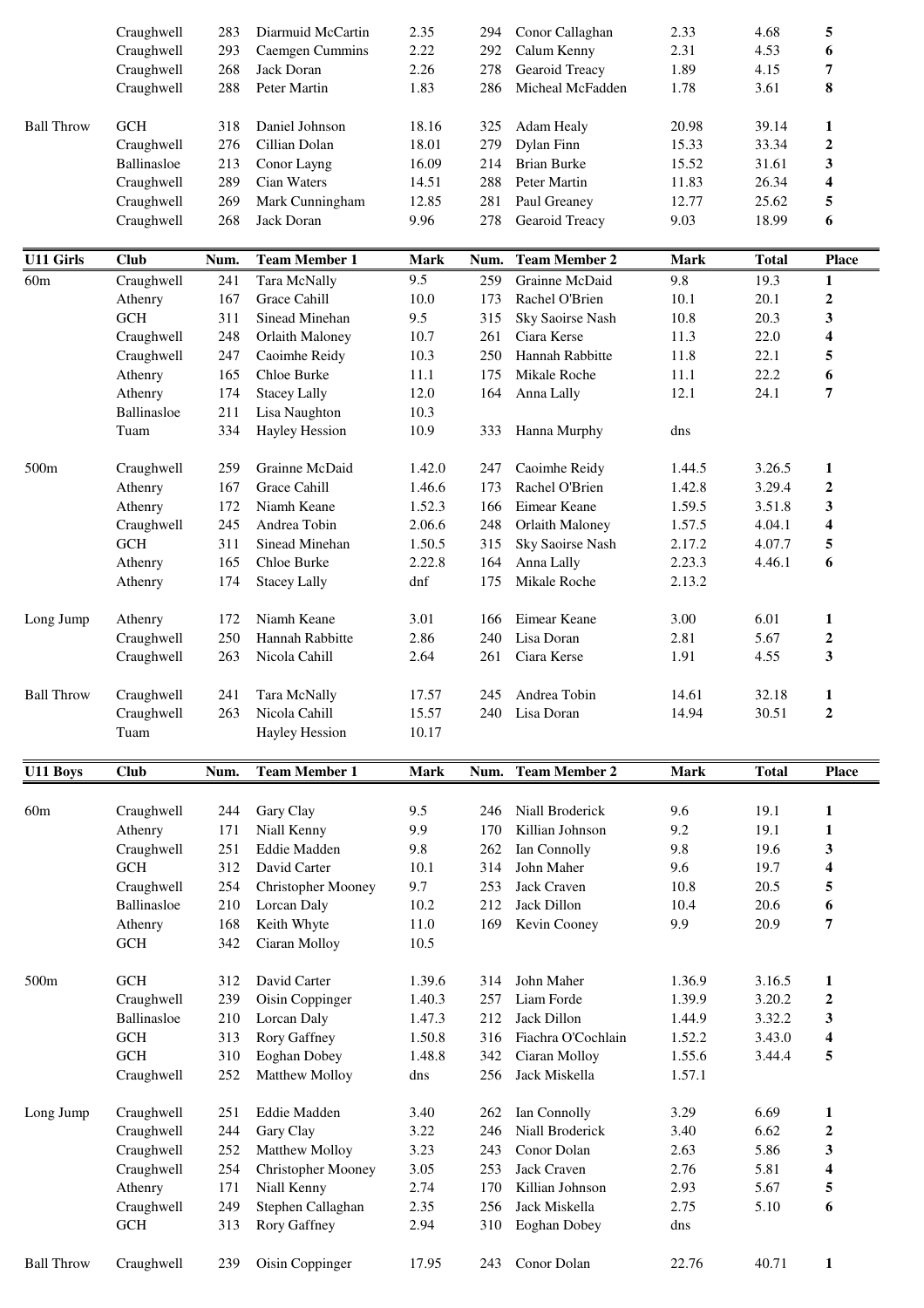| <b>GCH</b> | 310 | Eoghan Dobey      | 10.82 |
|------------|-----|-------------------|-------|
| Craughwell | 249 | Stephen Callaghan | 16.09 |
| Athenry    | 168 | Keith Whyte       | 0.00  |
| <b>GCH</b> |     | Ciaran Molloy     | 36.71 |
| Craughwell | 242 | Cathal Ouill      | 7.86  |
|            |     |                   |       |

| GCH                         | 310 Eoghan Dobey      | 10.82                              | 316 Fiachra O'Cochlain  | 24.66 | 35.48 |  |
|-----------------------------|-----------------------|------------------------------------|-------------------------|-------|-------|--|
| Craughwell                  | 249 Stephen Callaghan | 16.09                              | 255 Christopher Philips | 15.45 | 31.54 |  |
| Athenry                     | 168 Keith Whyte       | $0.00\,$                           | 169 Kevin Cooney        | 26.27 | 26.27 |  |
| $\sim$ $\sim$ $\sim$ $\sim$ | $\sqrt{11}$<br>$\sim$ | $\sim$ $\sim$ $\sim$ $\sim$ $\sim$ |                         |       |       |  |

| <b>U12 Girls</b> | <b>Club</b>          | Num. | <b>Team Member 1</b>     | <b>Mark</b> | Num. | <b>Team Member 2</b>    | <b>Mark</b> | <b>Total</b> | <b>Place</b>     |
|------------------|----------------------|------|--------------------------|-------------|------|-------------------------|-------------|--------------|------------------|
| 80 <sub>m</sub>  | <b>GCH</b>           | 299  | Maebh Brannigan          | 12.7        | 309  | Laura Ann Costello      | 11.8        | 24.5         | 1                |
|                  | Athenry              | 160  | Roisin Holland           | 12.1        | 154  | Ailis Hynes             | 13.3        | 25.4         | $\boldsymbol{2}$ |
|                  | Craughwell           | 236  | Sinead Tracy             | 12.5        | 222  | Dandy Murray            | 13.0        | 25.5         | 3                |
|                  | Craughwell           | 229  | Ellen Fitzpatrick        | 12.7        | 230  | Katie Donoghue          | 13.1        | 25.8         | 4                |
|                  | Ballinasloe          | 207  | Ciara Greene             | 12.5        | 206  | Ciara Naughton          | 13.4        | 25.9         | 5                |
|                  | <b>GCH</b>           | 301  | Orla Gaffney             | 14.0        | 305  | Aoife Donovan           | 13.2        | 27.2         | 6                |
|                  | Tuam                 | 328  | Stephanie Gilmore        | 12.8        |      |                         |             |              |                  |
|                  | GCH                  | 302  | Orlaith Travis           | 12.9        | 308  | Rachel Heskin           | dns         |              |                  |
|                  | GCH                  | 345  | $\overline{\mathcal{L}}$ | 14.9        |      |                         |             |              |                  |
|                  | Athenry              | 161  | Shauna King              | 15.7        | 159  | Orlaith Melia           | dns         |              |                  |
| 600m             | <b>GCH</b>           | 299  | Maebh Brannigan          | 2.00.2      | 309  | Laura Ann Costello      | 2.02.1      | 4.02.3       | 1                |
|                  | Ballinasloe          | 207  | Ciara Greene             | 2.02.5      | 206  | Ciara Naughton          | 2.15.6      | 4.18.1       | $\boldsymbol{2}$ |
|                  | Craughwell           | 225  | Ellen Tracy              | 2.11.4      | 230  | Katie Donoghue          | 2.11.1      | 4.22.5       | 3                |
|                  | <b>GCH</b>           | 301  | Orla Gaffney             | 2.16.6      | 305  | Aoife Donovan           | 2.27.4      | 4.44.0       | 4                |
|                  | Craughwell           | 220  | <b>Grace Kelly</b>       | 2.18.2      | 235  | Laoise Kenny            | 2.30.0      | 4.48.2       | 5                |
|                  | Athenry              | 159  | Orlaith Melia            | 2.22.4      | 158  | Melissa Killilea        | 2.33.5      | 4.55.9       | 6                |
|                  | Athenry              | 161  | Shauna King              | 2.44.5      |      |                         |             |              |                  |
| Long Jump        | Craughwell           | 226  | <b>Aisling Connolly</b>  | 3.51        | 236  | Sinead Tracy            | 3.17        | 6.68         | 1                |
|                  | Athenry              | 160  | Roisin Holland           | 3.54        | 155  | Dervilla Higgins        | 3.00        | 6.54         | $\boldsymbol{2}$ |
|                  | Craughwell           | 233  | Emma Byrne               | 2.80        | 235  | Laoise Kenny            | 2.30        | 5.10         | 3                |
|                  | <b>GCH</b>           |      | Cliona Regan             | 2.32        |      |                         |             |              |                  |
|                  | Tuam                 | 328  | Stephanie Gilmore        | 2.14        |      |                         |             |              |                  |
| High Jump        | Craughwell           | 225  | Ellen Tracy              | 1.30        | 222  | Dandy Murray            | 1.14        | 2.44         | 1                |
|                  |                      | 229  |                          |             |      |                         | 1.14        | 2.25         | $\overline{2}$   |
|                  | Craughwell           |      | Ellen Fitzpatrick        | 1.11        | 226  | <b>Aisling Connolly</b> |             |              |                  |
| Shot Putt        | Athenry              | 154  | Ailis Hynes              | 5.70        | 155  | Dervilla Higgins        | 6.02        | 11.72        | $\mathbf{1}$     |
|                  | Craughwell           | 233  | Emma Byrne               | 5.32        | 220  | Grace Kelly             | 4.21        | 9.53         | $\mathbf 2$      |
| U12 Boys         | <b>Club</b>          | Num. | <b>Team Member 1</b>     | <b>Mark</b> | Num. | <b>Team Member 2</b>    | <b>Mark</b> | <b>Total</b> | <b>Place</b>     |
| 80 <sub>m</sub>  | Craughwell           | 238  | <b>Aidan Conneely</b>    | 11.2        | 221  | Conor Duggan            | 11.7        | 22.9         | $\mathbf{1}$     |
|                  | <b>Ballinasloe</b>   | 209  | Colin Cotton             | 11.6        |      | 205 Jason Kenny         | 11.8        | 23.4         | $\boldsymbol{2}$ |
|                  | GCH                  | 304  | Callum McClaren          | 13.0        | 300  | Ronan Esselmount        | 12.2        | 25.2         | 3                |
|                  | Craughwell           | 223  | Jamie Spellman           | 12.4        | 227  | Conor O Donoghue        | 12.9        | 25.3         | 4                |
|                  | Ballinasloe          | 204  | <b>Enda Donnelly</b>     | 12.8        | 208  | Darragh Collins         | 12.6        | 25.4         | 5                |
|                  | GCH                  | 297  | Joseph Tummon            | 13.9        | 303  | Conall Bergin           | 14.6        | 28.5         | 6                |
|                  | $\operatorname{GCH}$ | 307  | Gavin Farrell            | 14.6        | 298  | Sean Kelly              | dns         |              |                  |
|                  |                      |      |                          |             |      |                         |             |              |                  |
| 600 <sub>m</sub> | Craughwell           | 223  | Jamie Spellman           | 1.56.0      | 219  | Gavin O Toole           | 2.01.8      | 3.57.8       | 1                |
|                  | Ballinasloe          | 204  | <b>Enda Donnelly</b>     | 2.15.1      | 208  | Darragh Collins         | 1.56.2      | 4.11.3       | $\boldsymbol{2}$ |
|                  | <b>GCH</b>           | 304  | Callum McClaren          | 2.04.5      | 343  | Adam Campbell           | 2.20.8      | 4.25.3       | 3                |
|                  | Athenry              | 163  | Stephen Gilmore          | 2.19.0      | 157  | Mac Murphy              | 2.21.4      | 4.40.4       | 4                |
| Long Jump        | Craughwell           | 238  | Aidan Conneely           | 3.61        | 219  | Gavin O Toole           | 3.63        | 7.24         | 1                |
|                  | Craughwell           | 232  | Cillian McDaid           | 3.53        | 227  | Conor O Donoghue        | 3.52        | 7.05         | $\boldsymbol{2}$ |
|                  | Athenry              | 162  | Stephen Coleman          | 3.73        | 157  | Mac Murphy              | 2.93        | 6.66         | 3                |
|                  | $\operatorname{GCH}$ | 297  | Joseph Tummon            | 2.77        | 300  | Ronan Esselmount        | 3.74        | 6.51         | 4                |
|                  | Craughwell           | 237  | Jack Kenny               | 3.10        | 231  | Ciarain Nevin           | 2.67        | 5.77         | 5                |
|                  | Athenry              | 163  | Stephen Gilmore          | 2.36        | 156  | Joey Quinn              | 3.10        | 5.46         | 6                |
|                  | GCH                  | 307  | Gavin Farrell            | 2.00        |      |                         |             |              |                  |
| High Jump        | Craughwell           | 234  | Shane Finn               | 1.05        | 221  | Conor Duggan            | 1.05        | 2.10         | 1st              |
| Shot Putt        | Athenry              | 162  | Stephen Coleman          | 7.64        | 156  | Joey Quinn              | 7.74        | 15.38        | $\mathbf{1}$     |
|                  |                      |      |                          |             |      | Cillian McDaid          |             |              |                  |